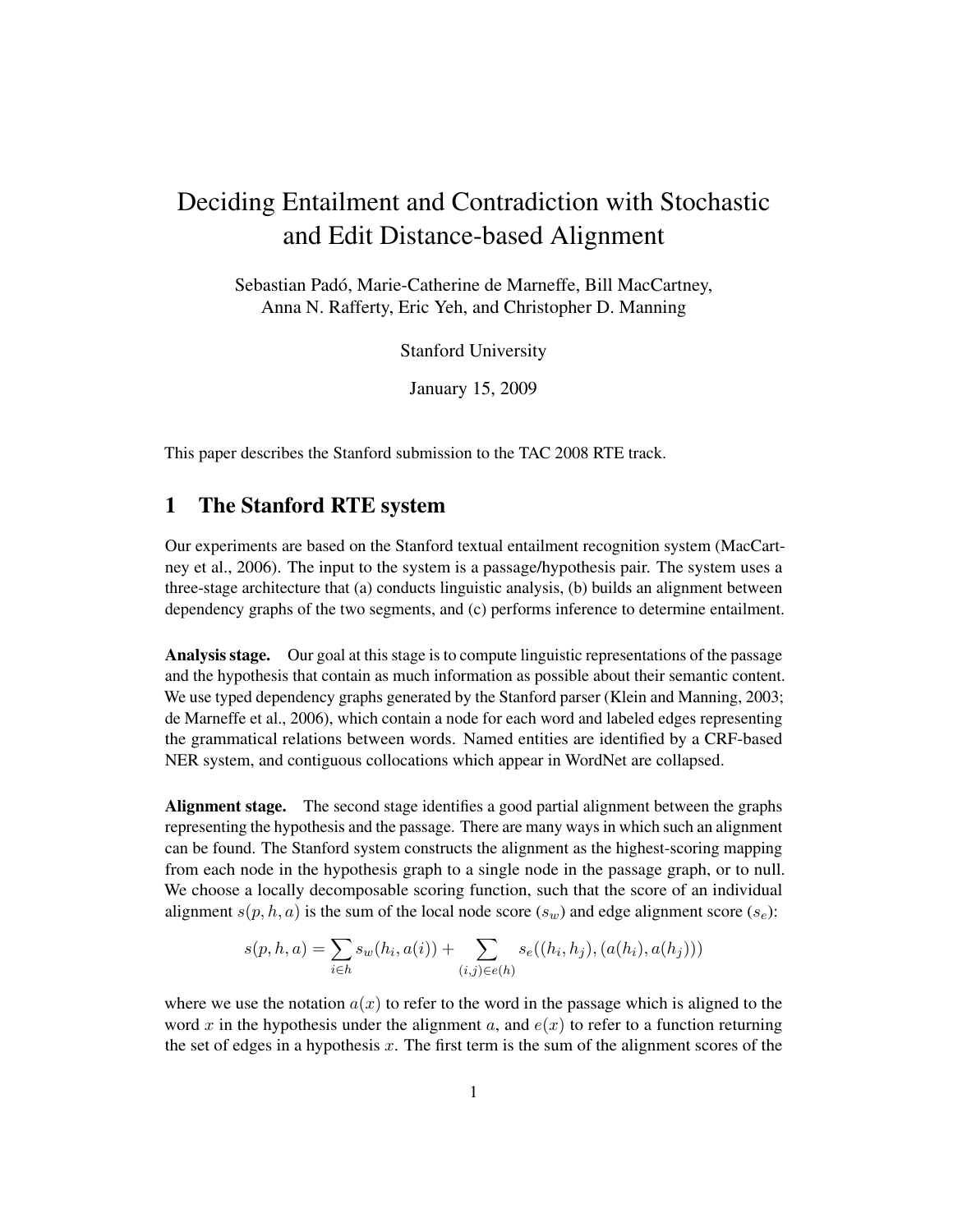individual words, which combine lexical similarity judgments from about ten resources, including WordNet, InfoMap, Dekang Lin's thesaurus, and gazetteers. The second term is the sum of the alignment scores of the pairs of words which are connected by an edge in the hypothesis graph.

The large number of possible alignments (exponential in the number of hypothesis words) makes exhaustive search intractable. Instead, we use a stochastic search technique based on Gibbs sampling, a well-known Markov Chain Monte Carlo technique (see de Marneffe et al. (2007) for details). This Gibbs sampler is guaranteed to give us samples from the posterior distribution over alignments as defined by the scoring function.

Inference stage. The final stage determines if the hypothesis is entailed by the passage. We construct a set of features based on the output of the previous stages. These features model a wide range of syntactic, lexical, and semantic phenomena, including factivity, polarity, antonymy, felicity of adjuncts, modality, quantification, matches and mismatches of names as well as of dates and numbers, compatibility of syntactic structure, and the quality of the alignment. The final score for each passage-hypothesis pair is computed as the dot product of the feature values and a weight vector. The feature weights, as well as the decision boundary between entailment and non-entailment, can either be set by hand, or learned from a development dataset with (regularized) logistic regression.

The disassociation between an alignment and an entailment stage is in contrast to most systems developed for RTE, which determine entailment directly from (graph) alignment quality. We have found that alignment scoring and deciding entailment are two conceptually distinct tasks, whose separation is important to deal with a broad class hypotheses that align well with passages but are still not entailed by them. Consider the following example:

[RTE2-dev 156]

- P: Energy analysts said oil prices could soar as high as \$80 a barrel and drivers in the U.S. could soon be paying \$3 a gallon for gasoline, if damage reports from oil companies bear bad news.
- H: Oil prices surged.

In this passage/hypothesis pair, the hypothesis aligns perfectly with the passage, but its embedding in a conditional on the passage side cancels out the entailment (see MacCartney et al. (2006) for details and more examples). Contradictions are another important class where a good alignment quality does not equate entailment (see Section 3 below).

Results. Table 1 contains the results for this year's Stanford submissions on the RTE-4 test set. The results for the system as described above are shown in the first row (Stanford 1 - Stochastic aligner). The 2-way accuracy is somewhat higher than for the most similar system Stanford submitted to last year's RTE-3 competition (Stanford Core + coref) which obtained 60.5% accuracy on the test set. However, average precision is low at 44%.

Our preliminary analysis of the RTE-4 results has identified the different properties of the RTE1-3 datasets and the RTE-4 dataset as a major problem for our system. In particular, the relation between the length of the passage and hypothesis has changed significantly, from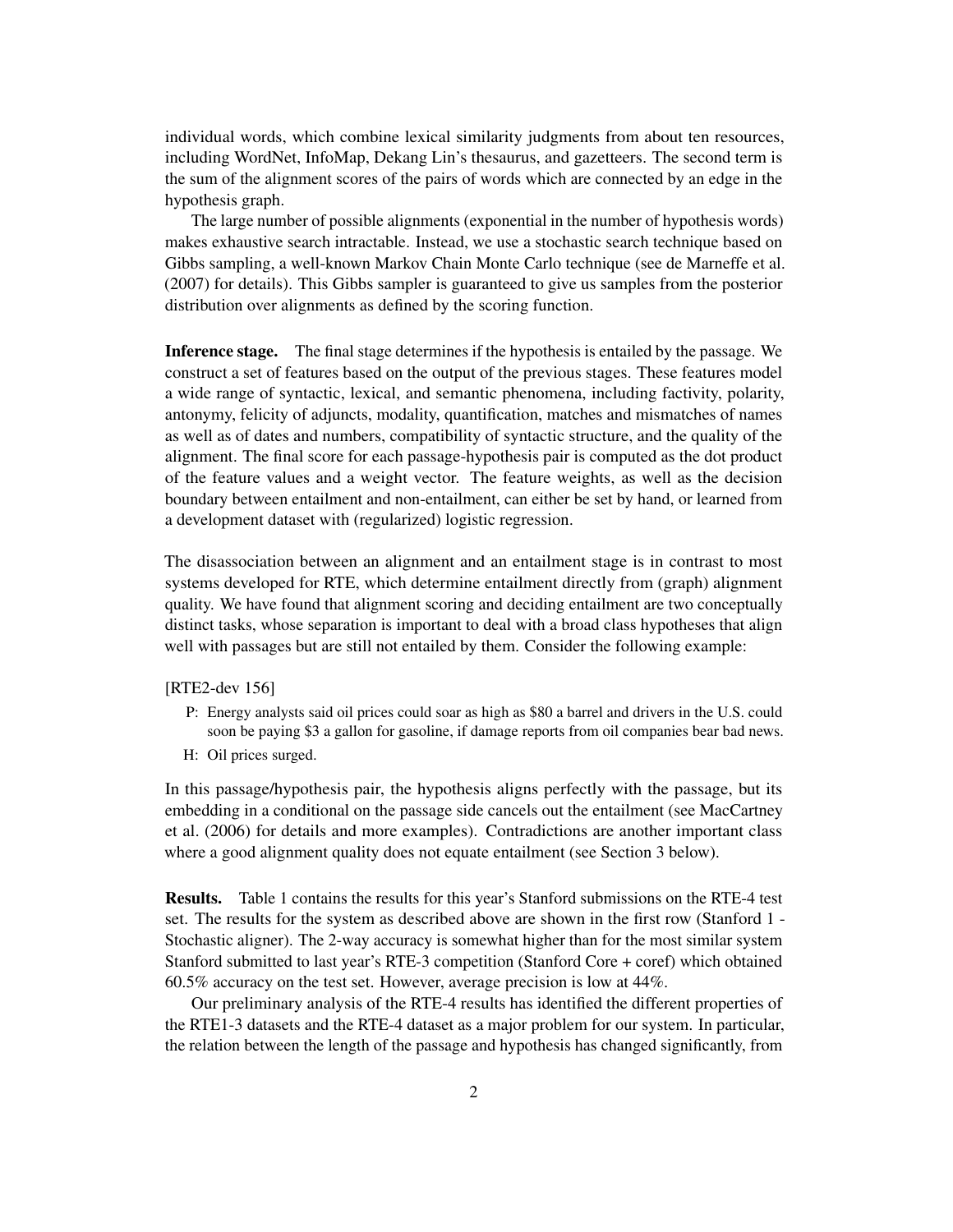|                         |      |      | Submission   Alignment   2-way Acc. 3-way Acc. Average Precision |
|-------------------------|------|------|------------------------------------------------------------------|
| Stanford 1   Stochastic | 61.4 | 55.3 | 44.2                                                             |
| Stanford 2   MANLI      | 57.0 | 50.1 | 54.3                                                             |

Table 1: Results for two submitted runs on the RTE-4 test set (Stochastic vs. MANLI aligner)

2:1 (RTE-1) or 3:1 (RTE-3) to above 4:1 this year. As a result, it was "too easy" for our system to align hypothesis material to the passage: the linear classifier in the inference stage, whose weights were optimized on RTE1-3, initially classified more than 65% of the RTE-4 instances as entailments. This problem also results in faulty confidence estimates which lead to low average precision numbers.

# 2 Research Focus 1: Comparing alignment strategies

#### 2.1 Motivation and Description

One of our research goals for RTE-4 was to experiment with integrating a new phrase-based alignment system known as MANLI (MacCartney et al., 2008) to replace the Stochastic aligner described in Section 1. The MANLI aligner was first developed independently of the RTE system as a standalone alignment system. It uses supervised training on goldstandard alignment annotations generated by Microsoft Research (MSR) for the RTE-2 data (Brockett, 2007), and it was designed to optimize accuracy in recovering those gold alignments, rather than to optimize the accuracy of a complete RTE system on the primary RTE task of predicting inferential validity. Stochastic aligner in evaluations on the MSR data, we were hopeful that it could also lead to better results on the primary RTE task. In particular, the Stochastic aligner is limited to constructing one-to-one token alignments, which impedes its ability to match multi-word phrases; the MANLI aligner aims to remove this barrier. The MANLI system consists of four main elements:

A phrase-based alignment representation. MANLI represents an alignment by a set of edits (substitutions, deletions, and insertions) whose arguments are phrases (contiguous token spans). Using a phrase-based representation permits us to align phrases (such as *started crying* and *burst into tears*) as units, without being forced to make an arbitrary choice as to which word goes with which word. Moreover, our scoring function can make use of lexical resources which have information about semantic relatedness of multi-word phrases, not merely individual words.

A feature-based scoring function. MANLI uses a simple feature-based linear scoring function, in which the score of an alignment is the sum of the scores of the edits it contains, and the score of an edit is the dot product of a vector encoding its features and a vector of weights. The features for each edit encode its type and size, and whether it involves non-constituents. For substitution edits, the features also include a lexical similarity score computed as a max over a variety of component similarity functions, many based on external lexical resources, including both manually compiled resources (such as WordNet and Nom-Bank) and automatically induced resources (such as Dekang Lin's distributional similarity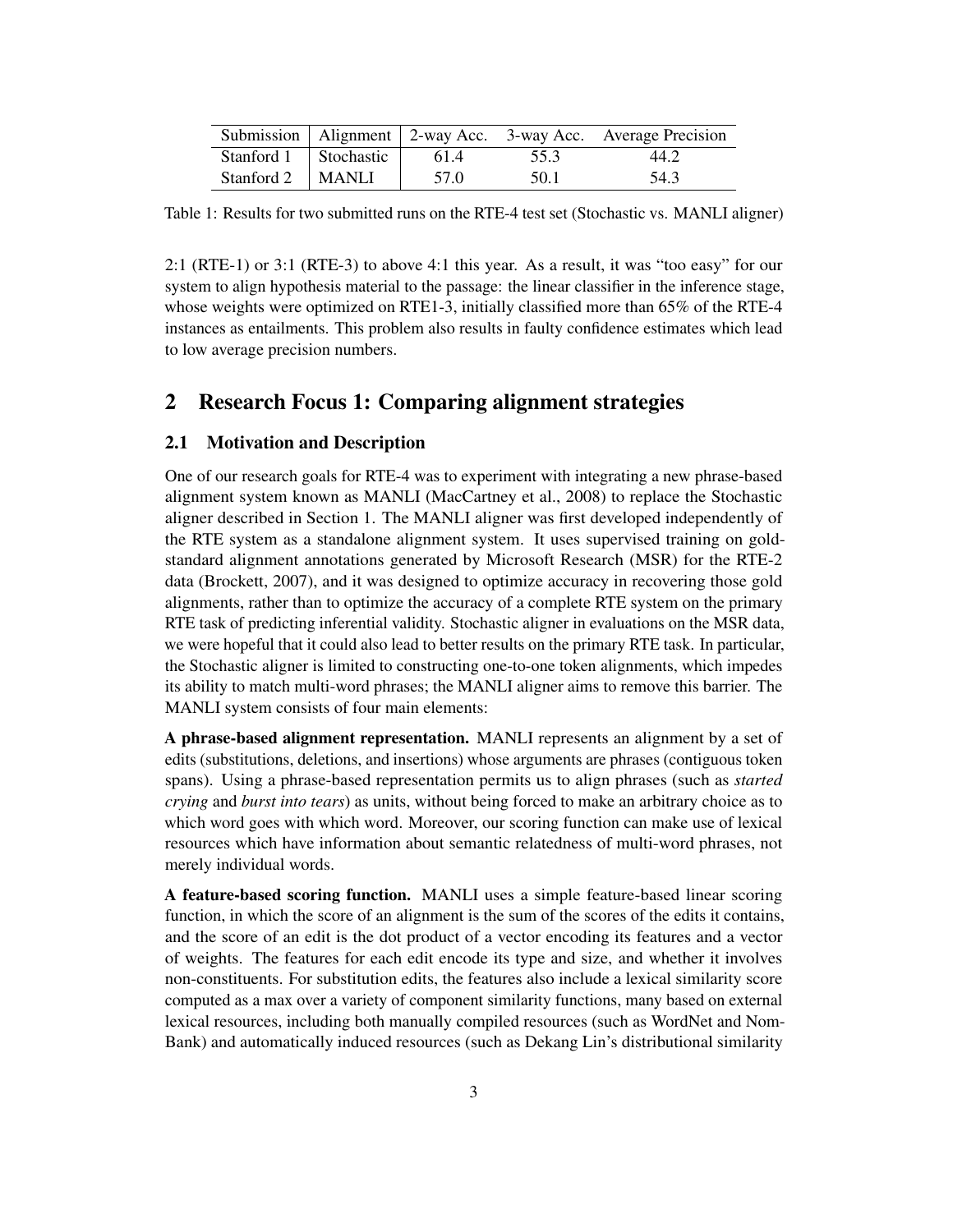|              |       | Stochastic |       |
|--------------|-------|------------|-------|
|              |       | right      | wrong |
| <b>MANLI</b> | right | 460        | 110   |
|              | wrong | 154        | 276   |

Table 2: Stochastic Aligner vs. MANLI Aligner on two-way task

scores). Substitution edits also use contextual features, including a distortion score and a matching-neighbors feature.

Decoding using simulated annealing. For decoding, MANLI uses a simulated annealing strategy. Beginning from an arbitrary alignment, we make a series of local steps, at each iteration sampling from a set of possible successors according to scores assigned by our scoring function. The sampling is controlled by a "temperature" which falls over time. At the beginning of the process, successors are sampled with nearly uniform probability, which helps to ensure that the space of possibilities is explored and local maxima are avoided. As the temperature falls, there is a ever-stronger bias toward high-scoring successors, so that the algorithm converges on a near-optimal alignment.

Averaged perceptron learning. To tune the model parameters, we use an adaptation of the averaged perceptron algorithm (Collins, 2002). After initializing the weights to 0, we perform a fixed number of training epochs. In each epoch, we iterate through the training data, updating the weight vector at each training example according to the difference between the features of the target alignment and the features of the alignment produced by the decoder using the current weight vector. The size of the update is controlled by a learning rate which decreases over time. At the end of each epoch, the weight vector is normalized and stored. The final result is the average of the stored weight vectors, omitting vectors from a fixed number of epochs at the beginning of the run, which tend to be of poor quality.

### 2.2 Results and Analysis

The output of the Stanford system using the MANLI aligner was submitted as run Stanford-2 (cf. Table 1). The results did not completely meet our expectations, but are overall promising for MANLI. In terms of accuracy, MANLI still trails the Stochastic aligner by around 4.5%. We think that this is due to the RTE system features being optimized for the Stochastic aligner, instead of the substantially different edit-sequence based alignment, and the fact that MANLI currently only has access to very limited amounts of paraphrase information. On the other hand, MANLI outperforms the Stochastic aligner on average precision by 10%. It appears that edit sequence-based scoring is able to better rank instances by confidence.

Table 2 compares the performance of the two alignment models on the RTE-4 dataset. Note that their answers differ for around 26% of datapoints. In general, the MANLI systems tends to be more cautious in aligning non-literal correspondences than the Stochastic aligner. Figure 1 shows two example sentences that illustrate the difference the between the two systems. In the first sentence, 634, the Stochastic aligner identifies the correspondence between the main predicates (underscore/highlight) and aligns them, contributing to the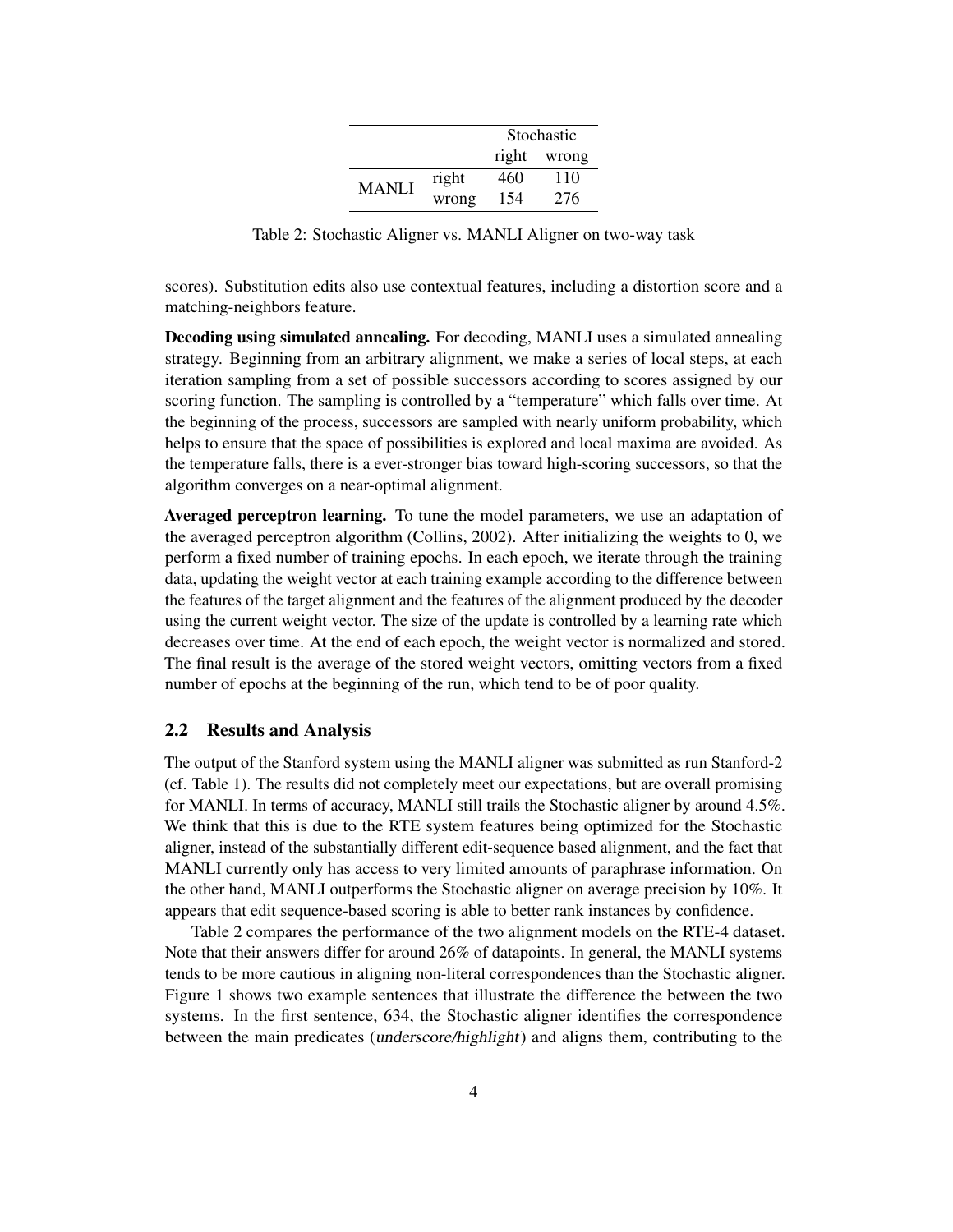|        | Sentence pair                                           | Stochastic | <b>MANLI</b>   |
|--------|---------------------------------------------------------|------------|----------------|
| 634 P: | The moderate earthquake that struck the LA area         | ENTAIL     | <b>UNKNOWN</b> |
|        | yesterday <b>underscores</b> the importance of prepara- | correct    | incorrect      |
|        | tion to prevent damage, death and injuries in the       |            |                |
|        | event of a bigger temblor, officials said.              |            |                |
| $H$ :  | A moderate quake in LA highlights the need for          |            |                |
|        | preparation.                                            |            |                |
|        |                                                         |            |                |
| 194 P: | Japan has <b>moved</b> to impose additional economic    | ENTAIL     | <b>UNKNOWN</b> |
|        | sanctions against North Korea in response to its        | incorrect  | correct        |
|        | claimed nuclear test earlier this week. []              |            |                |
| H:     | Japan lifts sanctions against North Korea.              |            |                |

Figure 1: RTE-4 sentence pairs differing in answers from the Stochastic and MANLI aligners

(correct) prediction of entailment. This link is not found by the MANLI aligner, which leads to a low score due to a missing alignment between the sentence roots. The second sentence shows a similar situation. Here, however, the alignment that the Stochastic aligner constructs between move to lift leads it onto the wrong track to predict entailment where the right answer in the two-way track would have been no entailment. This is correctly recognized by the MANLI aligner.

# 3 Research Focus 2: Contradiction detection

#### 3.1 Motivation and Description

In the 3-way task, the system also needs to decide whether pairs of texts are contradictory. To do so, we use the Stanford contradiction detection system (de Marneffe et al., 2008), which is an adaptation of our RTE system. The decoupling of alignment score and entailment decision allows us to integrate both entailment and contradiction detection within the same architecture: linguistic analysis and alignment are shared by both systems, but feature extraction differs. In the final stage of the contradiction detection system, we extract contradiction features on which we apply logistic regression to classify the pair as contradictory or not. Features weights are hand-set, guided by linguistic intuition.

Filtering non-coreferent events. Contradiction features rely on mismatches between the passage and the hypothesis. However pairs of sentences which do not describe the same event, and thus cannot be contradictory to one another, could nonetheless contain mismatching information. An extra stage to filter non-coreferent events is therefore added before feature extraction. For example, in the following pair, it is necessary to recognize that *the Johnstown Flood* has nothing to do with *a ferry sinking*; otherwise conflicting death tolls (*2,000* vs. *100 or more*) result in labeling the pair a contradiction.

- P: *More than 2,000 people* lost their lives in the devastating Johnstown Flood.
- H: *100 or more people* lost their lives in a ferry sinking.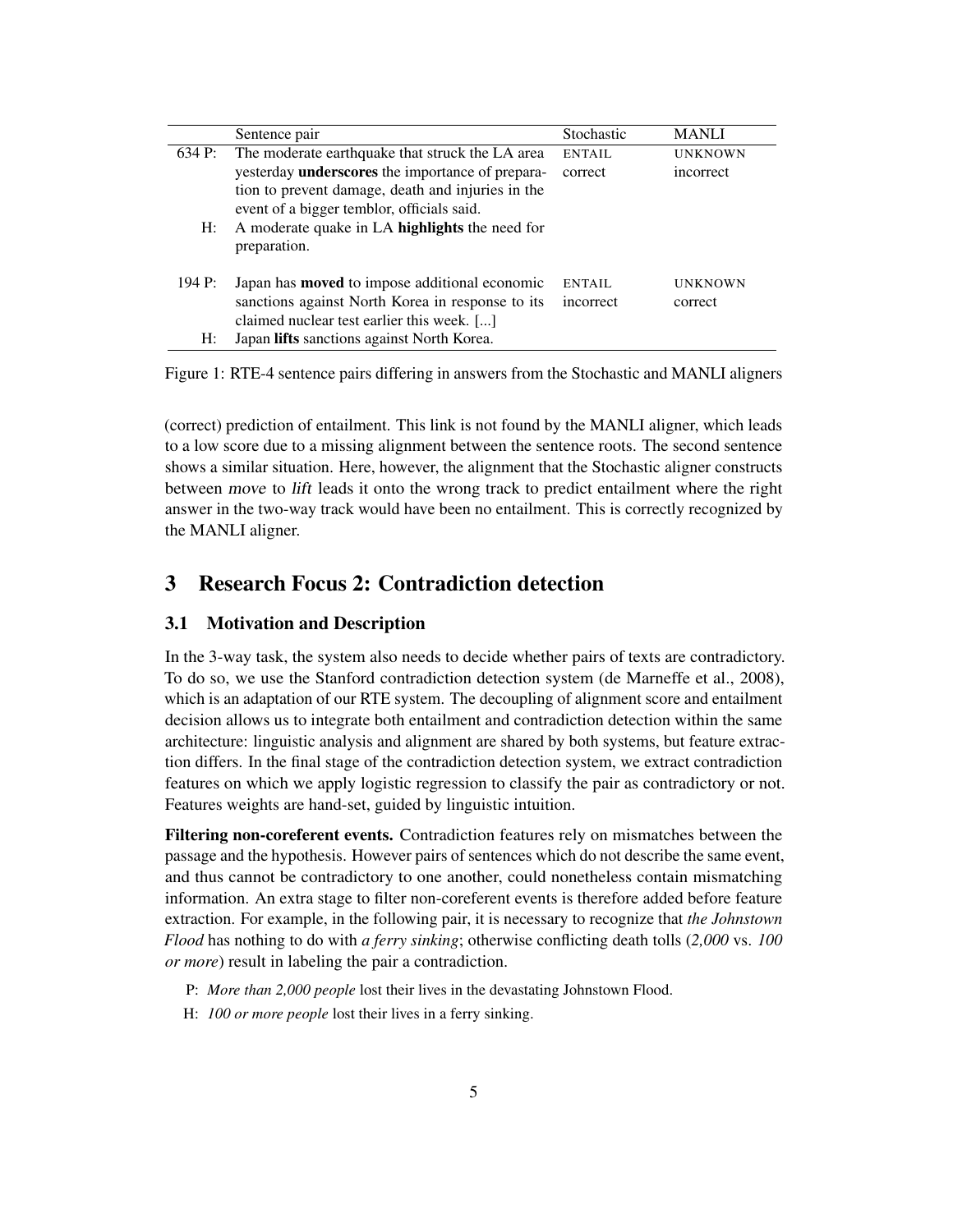|                          | Precision | Recall |
|--------------------------|-----------|--------|
| contradiction 3-ways     | 28.6      | 80     |
| contradiction standalone | 26.3      | 10 O   |

Table 3: Contradiction results of the contradiction detection system using the Stochastic alignment: integrated with entailment decision (3-ways) and contradiction detection alone.

This issue does not arise for the entailment/non-entailment decision: elements in the hypothesis that are not supported by the passage tend to lead to non-entailment irrespective of whether the same event is described. For contradiction, however, it is critical to focus attention on related sentences to avoid tagging sentences as contradictory that are merely about different events. We therefore discard all sentence pairs whose passage and hypothesis are not about the same event: this decision is based on topicality by looking at aligned NPs. The remaining pairs are then analyzed for specific evidence of contradiction.

Contradiction features. Mismatching information between sentences is often a good cue of non-entailment (Vanderwende et al., 2006), but it is not sufficient for contradiction detection which requires more precise comprehension of the consequences of sentences. Some of the features used in the Stanford RTE system have been more precisely defined to only capture mismatches in similar contexts, instead of global mismatching. These features, described in details in de Marneffe et al. (2008), include polarity differences, presence of antonyms, numeric mismatches, structural differences, modality, factivity and hand-coded contradictory relations (*Fernandez, of FEMA, . . .* is contradictory to *Fernandez doesn't work for FEMA*).

Combining the contradiction and entailment decisions. Since contradiction detection is not very reliable (as shown by results obtained on previous RTE datasets (de Marneffe et al., 2008) as well as on recent work on contradiction between functional relations (Ritter et al., 2008), we trust the entailment system more. After running both systems independently on the data, pairs are tagged as entailments if the entailment systems returns a positive verdict. Otherwise, pairs recognised as contradictions by the contradiction system are marked as such. All remaining sentences receive the label "unknown".

### 3.2 Results and Analysis

There were 150 contradictions in RTE-4. Table 3 shows results for the contradiction detection in the 3-way task and results for the standalone contradiction detection system (with Stochastic alignment). Recall is quite low. We see three reasons for this. First the event filter has to be improved: 47 "true" contradictions were filtered out by the event filter. This can be due to the difference in datasets as explained above, since the threshold for filtering was optimized on previous RTE corpora. Second, in the 3-way task, 3 "true" contradictions correctly identified by the contradiction detection system were discarded because they were tagged as entailments. It might be possible to devise a better combination of the two systems by including some high-precision features of the contradiction detection system into the entailment decision. Third, a little over half of the contradiction pairs in the dataset  $(53\%)$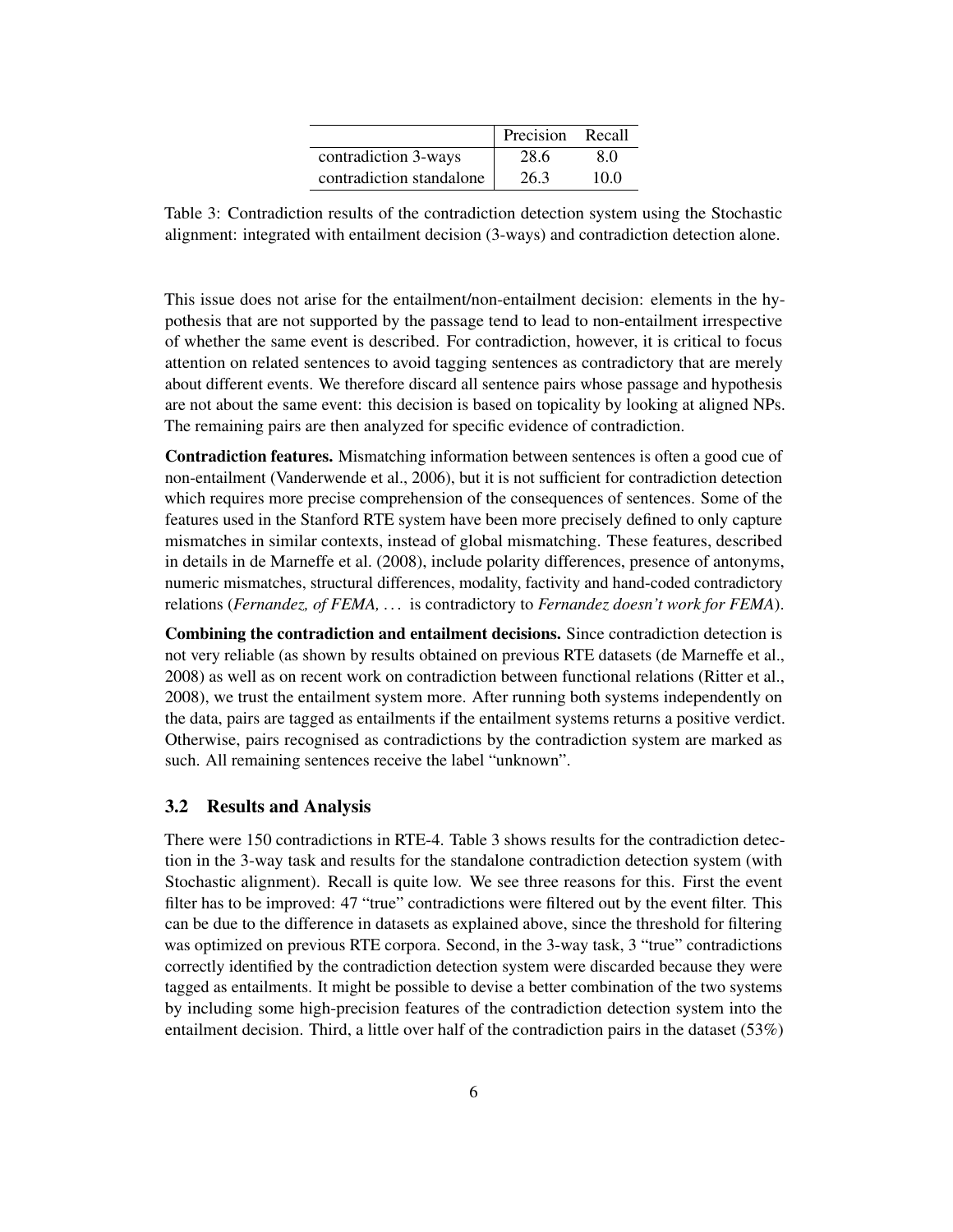require much deeper lexical knowledge than the system has, as these examples show:

#### [RTE4 42]

- P: President Yar'Adua immediately announced an ambitious seven point plan, aimed at tackling the energy crisis, reducing unemployment, investing in agriculture and land reform, fighting crime as well as improving education and public transport. Nowadays, Nigeria enjoys a constant supply of electricity and power shortages *are a thing of the past*.
- H: Nigeria power shortage is *to persist*.

#### [RTE4 51]

- P: Jews migrated to Bahrain in the 19th century, mostly from Iran and Iraq. Their numbers increased early in the 20th century but decreased after the 1948 Arab-Israeli war, when many left for Israel, the U.S. and Europe. Jews keep a low profile in Bahrain, working mostly in banks, commercial and trade companies and retail. Jews are not allowed to work for the government or to *represent the nation*.
- H: Bahrain names a Jewish *ambassador*.

## [RTE4 64]

- P: [. . . ] No children were *among the victims*.
- H: A French train crash *killed* children.

#### [RTE4 69]

- P: [. . . ] The report of a crash was a *false alarm*.
- H: A plane crashes in Italy.

## [RTE4 76]

- P: [. . . ] The current food crisis *was ignored*.
- H: UN summit *targets* global food crisis.

#### [RTE4 95]

P: [. . . ] The toilet of the International Space Station is *working perfectly*.

H: The space station has toilet *trouble*.

Achieving good precision on contradiction is tricky. Prominent causes of erroneously identified contradictions (30 errors in the 3-way task) are wrong structural mismatches (40%) as well as bad alignments between passage and hypothesis leading to features firing incorrectly (23%). In the following pair, the erroneous alignment of *member* in the hypothesis to *no member* in the passage leads to the recognition of a spurious polarity difference: [RTE4 762]

- P: At the present time, the Japanese imperial household has no male *member* under the age of 20; present law only allows male descendants to ascend to the Chrysanthemum Throne. The proposed solution would put Princess Aiko, the sole child of Crown Prince Naruhito and Crown Princess Masako in place as the most likely to inherit the position of monarch.
- H: Princess Aiko is a *member* of the Japanese imperial household.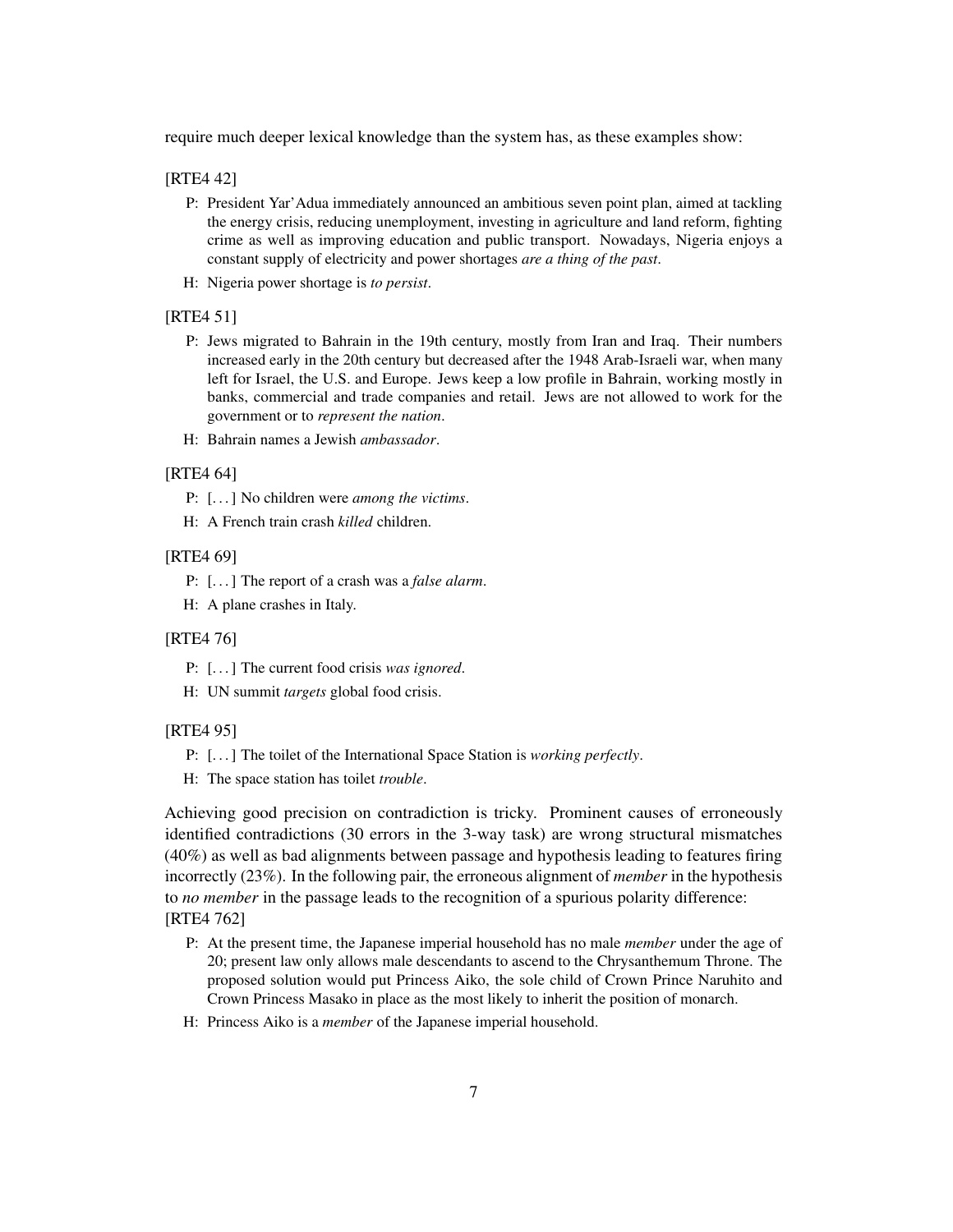Other features that fire incorrectly are antonymy  $(10\%)$ , negation  $(10\%)$ , relations  $(6\%)$  and numeric mismatch (3%). Errors in coreference resolution also lead to mistakes in contradiction detection (6%). The following pairs are examples of such errors:

[RTE4 899] (*Imports* and *exports* are identified as antonyms, but the verb argument structures are not taken into account)

- P: The company affected by this ban, Flour Mills of Fiji, exports nearly US\$900,000 worth of biscuits to Vanuatu yearly.
- H: Vanuatu imports biscuits from Fiji.

[RTE4 391] (The verb *like* is interpreted as a polarity difference)

- P: It is hard to *like* Will Carling. Honestly, that has nothing to do with the fact that he is captain of the England rugby team (again), but a lot to do with his status as an insufferably rude brat.
- H: *Nobody likes* Will Carling, because he's rude.

[RTE4 332] (Numeric mismatch between *113* and *109*: the system cannot deal with arithmetical expressions like *109 people and four workers*)

- P: The New York-bound Concorde crashed in a ball of fire shortly after takeoff from Paris Charles de Gaulle airport on July 25, 2000, killing all 109 people on board and four workers on the ground.
- H: The crash killed 113 people.

## 4 Research Focus 3: Nonlocal information recovery

## 4.1 Motivation and Description

We extended the analysis stage, upon whose quality the whole pipeline relies, with a module for recovering non-local dependency relations (e.g., for control). Our approach is motivated by the recovery strategies in Levy and Manning (2004) . In contrast to that study, we perform our recovery over dependency graphs, instead of CFG trees.

The algorithm is a three-stage method: we first identify *loci* in the dependency graph, nodes which have a long-distance dependency to an antecedent node that is not directly represented in the graph. The second phase consists of determining what kind of relationship is missing (e.g., nominal subject). Finally, given the loci and relationship, we identify the most likely antecedent of the missing relation in the graph, and add the edge of the given type from the loci to the antecedent.

This is illustrated in Figure 2 for *Maler realized the importance of publishing his investigations* [derived from RTE4 955]. The word *publishing* is identified as a loci, and the missing relation identified is the nominal subject, the *nsubj* edge. We identify *Maler* as the likeliest antecedent, and insert the missing edge (dashed) from *publishing* to *Maler*.

Our model is learned from the annotations from the WSJ portion of the Penn Treebank to identify loci, their antecedents, and the edge type to recover in the corresponding dependency graphs for the parses. Classifiers are trained separately for each stage of the recovery and use graph neighborhood features to make confidence-weighted predictions for each of the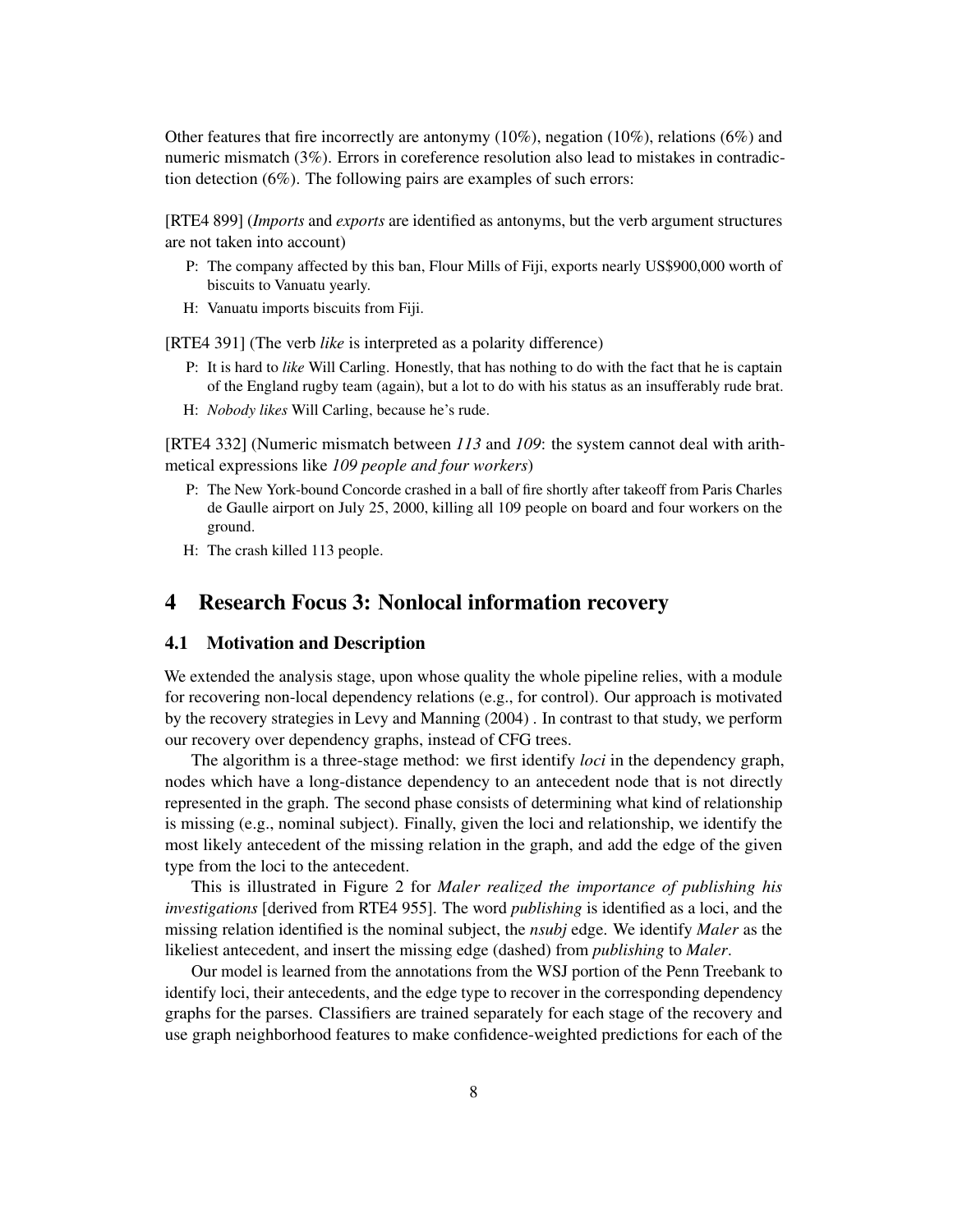| Dataset          | Regular Acc | With Recovered |
|------------------|-------------|----------------|
| RTE2 dev         | 65.88       | 65.12          |
| RTE2 test        | 61.25       | 63.38          |
| RTE3 dev         | 70.12       | 71.75          |
| RTE3 test        | 65.25       | 66.50          |
| RTF <sub>4</sub> | 62.60       | 62.70          |

Table 4: Effect of nonlocal recovery, performance on RTE 2, 3, and 4 (2-way Accuracy).

three variables. We choose the hypothesis with the highest combined score as antecedent. In addition, we use the Naive Hobbs pronominal recovery algorithm (Hobbs, 1986) to identify pronouns and antecedents. Using the same formulation, we remove the pronoun and replace the edge to its governor by an edge between its governor and its recovered antecedent.



Figure 2: Dependency graph, loci circled, missing edge dashed.

## 4.2 Results and Analysis

In order to determine the contribution of edge recovery, we tested the Stochastic aligner using the regular dependency graphs versus those which had edges recovered via the above procedure over the datasets from RTE2, 3, and 4.

Results are given in Table 4. Note that this component was not active in the Stanford RTE-4 submissions. The numbers shown in Table 4 were produced with a more current